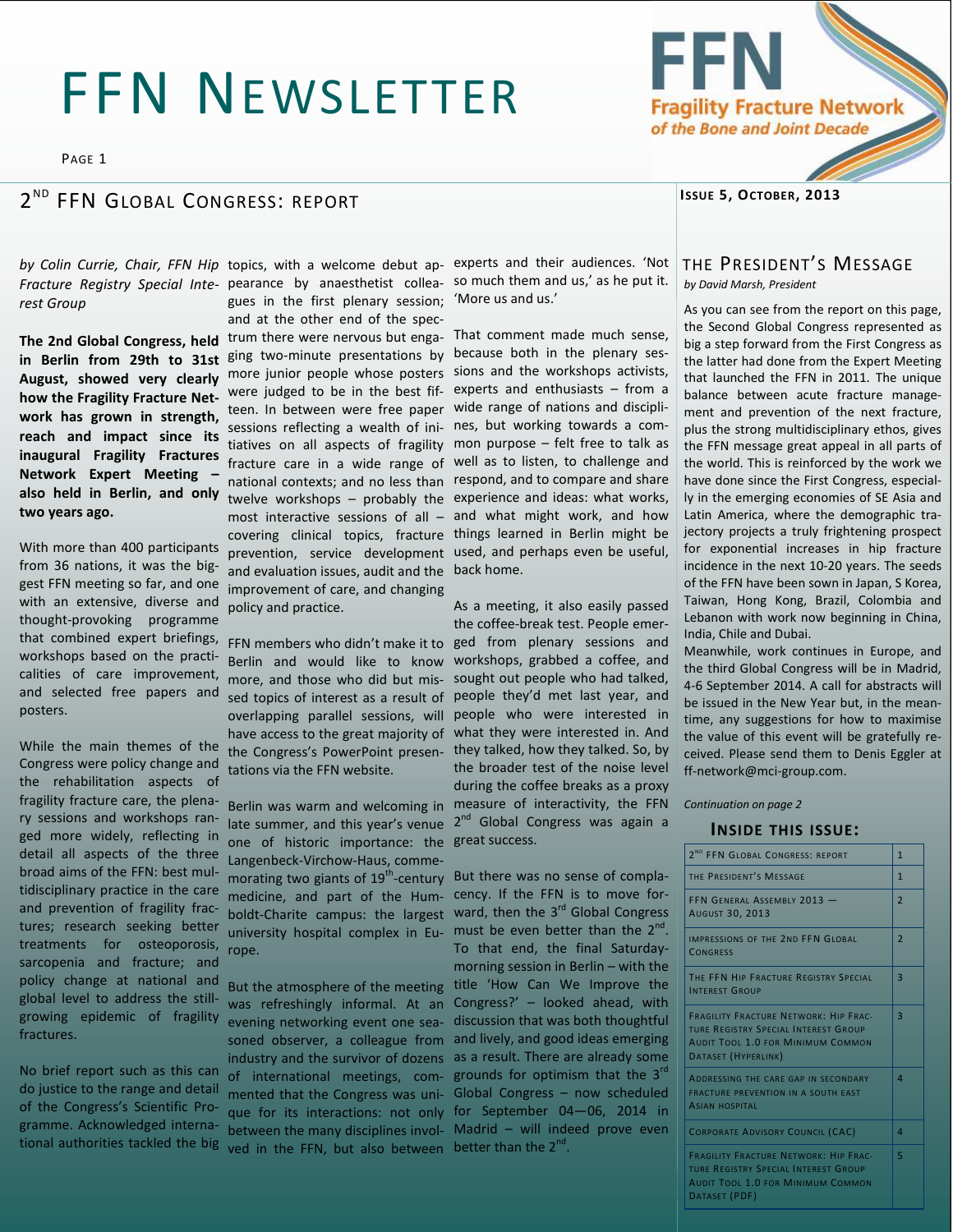PAGE 2

# FFN GENERAL ASSEMBLY — AUGUST 30, 2013

On August 30, 2013 the FFN General Assembly took place during the 2nd FFN Global Congres in Berlin. 67 Continuation from page 1 members attended the the General Assembly. The following items were presented and discussed:

### **Annual Report 2012**

- Noted a well-attended 1st FFN Global Congress, attended by a wide range of relevant clinicians and scientists, many countries represented.
- Membership numbers rising, strong support from five industry sponsors noted
- Discussion of use of any financial surplus on the development of the FFN website; travelling feel free to join in that work. This SIG is worscholarships for nurses, AHP's; support for Special Interest Groups
- In discussion, individual membership of FFN as opposed to collective membership via national societies – was defended on the grounds that in order to succeed FFN must remain a network of individual enthusiasts and leaders

The annual report 2012 was approved.

## **Activity report**

A range of successful meetings was presented – some jointly with national organisations.

Room for further progress in the development of strong FFN presence in some regions of the world.

# **Nominations Committee**

- A major role of the nominations committee was to balance both regional interests and specialty representation – clearly a challenging matter, and one that raised the inevitable problem of a "democratic deficit".
- In discussion the balance between nomination and election to senior posts was recognised, with further discussion required
- Time-limited appointments, with the possibility of re-election once, would ensure turnover; and continuity could be promoted through the inclusion on the Executive Committee of the president, the president elect and the past president.

The FFN Board could, through the exercise of judgement in matters of governance, effect useful progress without resort to formal constitutional change.

# **Future activities**

The future activities included a summit in Dubai, and a meeting in Chile in April 2014 to take the form of a pan-Latin America FFN event; a meeting in Beirut in September 2014, and possible other events still at the planning stage

# **Next Global Congress**

The 3rd FFN Global Congress will take place in Madrid, September 4-6, 2014, building on the obvious success of Berlin 2013, and taking account of further suggestions raised in the course of that meeting. Futher information can be found on [www.ffn-congress.com.](http://www.ffn-congress.com/) 

# **ISSUE 5, OCTOBER, 2013**

Experience has shown that a focus on hip fracture management is effective in raising standards in the prevention and management of fragility fractures generally. Also that real-time monitoring of hip fracture episodes is a good way to create that focus. With this in mind, please pay special attention to the article on page 2 about the Hip Fracture Registry Special Interest Group and king hard and we will report on progress in future Newsletters.

# IMPRESSIONS OF THE 2ND FFN GLOBAL CONGRESS







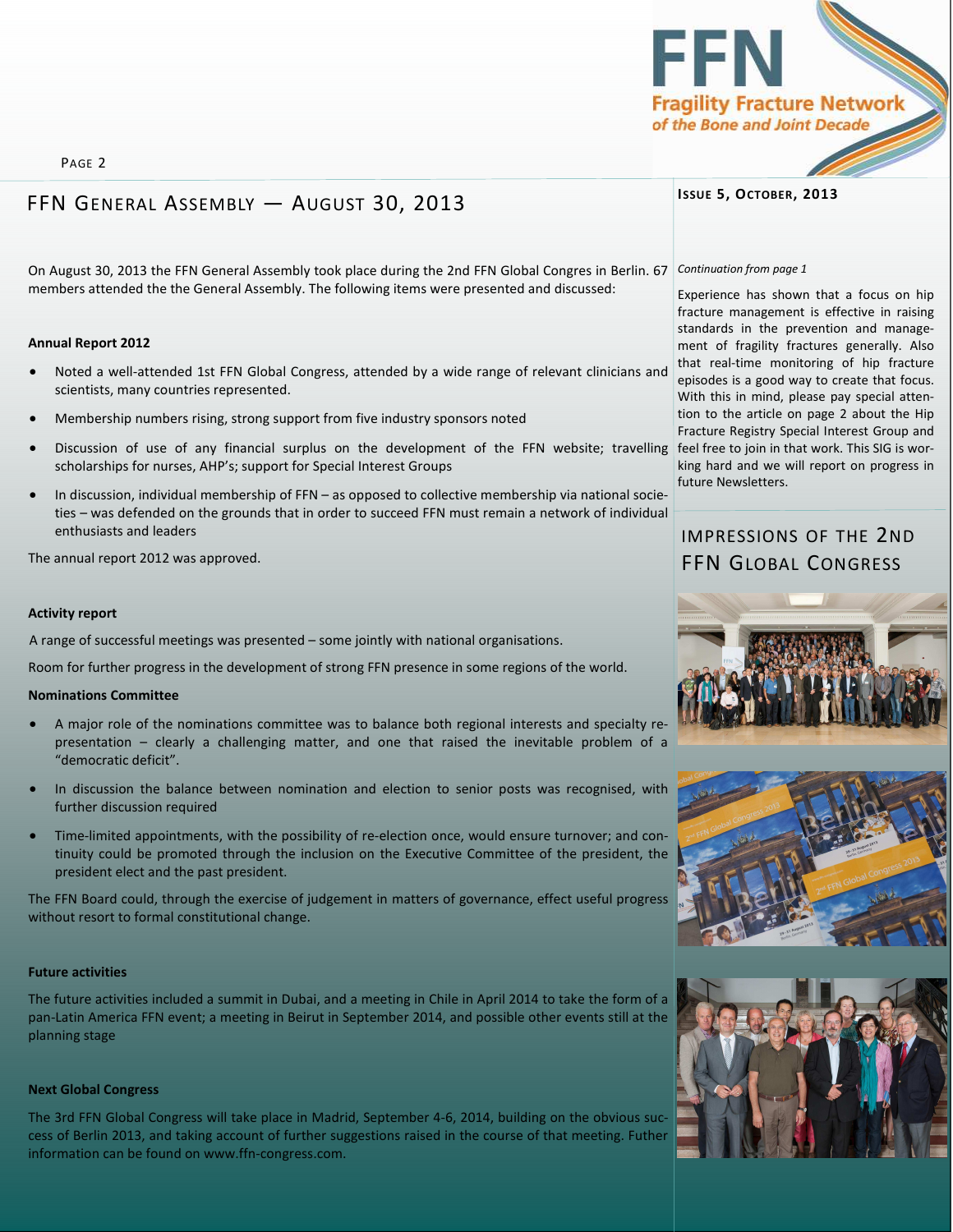

# THE FFN HIP FRACTURE REGISTRY SPECIAL INTEREST GROUP

# *by Colin Currie, Chair, FFN Hip Fracture Registry Special Interest Group*

PAGE 3

**With hip fracture now seen as the tracer condition for the** 

blished or emerging in the UK, and outcomes. Ireland, Australia and New Zealand, Canada and Hong Kong.

nevertheless allow comparisons parable. with more extensive and detai- A first call for expressions of inte- hope, rewarding too. Rikshoft. The Minimum Com- out shortly to all FFN members.

rather small).

**global epidemic of fragility**  fracture audit is to improve hip **fractures, and with hip frac-** mediate dealth of commence the care in the care of the Minimum **ture registries – or audits, the**  vention. Happily there is now in-Common Dataset (MCD) has been **terms for practical purposes**  creasing evidence that this can be broadly favourable. It was formally **being interchangeable – gro-** achieved. The UK National Hip launched in a plenary session at the **wing in numbers and effecti-**Fracture Database (NHFD) was FFN's 2nd Global Congress, and a **veness, the FFN saw quite ear-** launched in 2007, alongside a join- subsequent Special Interest Group ly on the need for a Special tly-sponsored Blue Book on the workshop session highlighted pro-Interest Group to promote the care of patients with fragility frac- gress in audit work in British Cowider implementation of audit ture, as a collaboration between as a means of improving care. the British Orthopaedic Association (Australia); and Hong Kong SAR It is clear that hip fracture audit Since its launch the NHFD has do- work of the SIG and the experience has made much progress over cumented more than 250,000 ca- of the UK NHFD featured promithe last 25 years. Starting with ses, and continues to grow at roug- nently in a major meeting – the Rikshoft in Sweden in 1988, and hly 5000 cases per month. Care is International Workshopwith developments following audited against six clinical stan- Symposium on Fragility Fracture elsewhere in Europe and then dards set out in the Blue Book, and Registries – Hong Kong, where further afield as a result of clini- the latest NHFD National Report - work towards a comprehensive cal enthusiasm and substantial available now for downloading at audit of the 6000 hip fractures ocadvances in IT and communica- <www.nhfd.co.uk>– again shows curring there each year is far adtions, there are audits now esta- sustained improvements in care <sub>vanced</sub>. It should be clear that the main, so that their compatibility with the indeed the only, purpose of hip MCD can be explored. and the British Geriatrics Society. (China). And the following week the

The FFN Special Interest Group aim of the Special Interest Group story; and the Fragility Fracture was set up by the FFN board in (SIG) is the development of audit Network – with its commitment to February 2013, with an interim around the world, at national level supporting the improvement of steering committee tasked in the where possible, at individual hospi-multidisciplinary fracture care – has first instance to produce a Mini- tal level where appropriate, and the opportunity to promote the mum Common Dataset. The aim with the clear intent of ensuring widest possible implementation of was to develop a concise – and that – in order to maintain transpatherefore easy and cheap to rency and thus promote better means of making that happen. The complete – dataset which would care – such audits are broadly com- next phase of the SIG's work will Obviously not all hip fracture au- audit is already well on the way to dits will be on such a scale, but the becoming an international success

led datasets already in use. This rest in joining the SIG attracted proved fairly straightforward, quite a large response, and in the since many of these datasets light of further progress another were derived largely from that of invitation and questionnaire will go

mon Dataset that resulted can be Thereafter, SIG members will be shown on one page of A4 (see page invited to comment on the propo-5 below – though the print may be sed Minimum Common Dataset; and, if they so wish, to submit any datasets they have in use already

(Canada); Adelaide

There is no doubt that hip fracture effective hip fracture audit as a certainly be challenging; but, we

# **ISSUE 5, OCTOBER, 2013**

# AUDIT TOOL 1.0 HIP FRACTURE REGISTRY (SPECIAL INTEREST GROUP)

Please find following the link to the audit tool 1.0 for minimum common dataset of the hip fracture registry.

If you are interested to join the Special Interest Group please contact ff-network@mci-group.com.

**GO TO THE FRAGILITY FRACTURE NETWORK: HIP FRACTURE REGIS-TRY SPECIAL INTEREST GROUP**

**AUDIT TOOL 1.0 FOR MINIMUM C[OMMON](http://www.ff-network.org/special-interest-group---hip-fracture-database.php) DATASET**

**-> GO TO PAGE 5**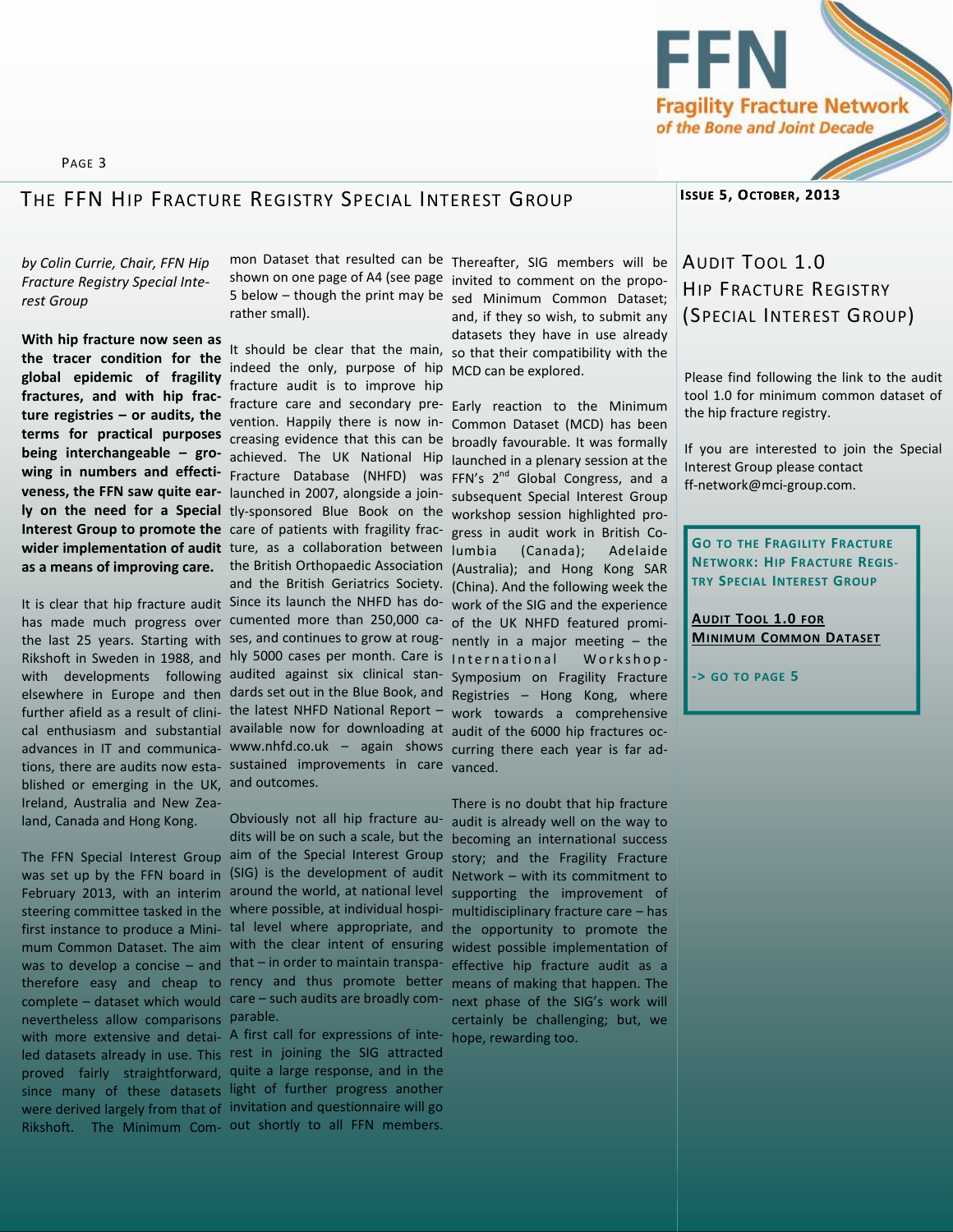## PAGE 4

# **ADDRESSING THE CARE GAP IN SECONDARY FRACTURE PREVENTION IN A <sup>ISSUE</sup> 5, OCTOBER, 2013** SOUTH EAST ASIAN HOSPITAL

updated.

*by Manju Chandran, MD, FACP, FACE, FAMS Senior Consultant and Director Singapore General Hospital* 

**Effective initiation of osteopofor patients with fragility fractures through "optimal" program.** 

the first opportunity for care of osteoporosis, a significant care gap still exists worldwide in the management of these sentinel events. OPTI-MAL (Osteoporosis Patient Targeted and Integrated Management for driven, case manager run secondary fracture prevention program set up in the 6 public hospitals and later expanded to include the 18 polyclinics existing in the island country of Singapore.

The aim of the Ministry of Health funded program is to prevent the occurrence of a second fragility fracture through a judicious combination of case finding, medication subsidy, physiotherapy and case manager follow up. At Singapore General Hospital which is the largest public tertiary teaching hospital in as a mutual collaborative effort Metabolism Unit of the Department such as group Tai Chi. of Endocrinology and the Depart-Obstetrics and Gynaecology, Physical Medicine and Rehabilitation and Family Medicine. At the time of commencing of the OPTIMAL program at SGH, preliminary steps by the Osteoporosis and Bone Metabolism Unit to implement an Osteoporosis Prevention and Treatment Initiative at the hospital had already been taken and the existent hip fracture pathway protocol had been

rosis diagnosis and treatment the above departments identifies pa- tions including case finding, bone den-Though fractures often represent trauma fractures seen in the depart- bodies, involving multiple departments Active Living) is a clinician champion causes of secondary osteoporosis Even with subsidies, some patients find This helped ease the implementation of OPTIMAL program at our hospital has the program and facilitated "buy in" by successfully identified and evaluated the various departments involved. The most patients with fragility fractures. OPTIMAL Case Manager who in our However the implementation of the hospital is a specialist nurse is informed program presented several real-life each time that a physician from any of challenges. Multiple clinical interventients who are 50 years of age or older sity measurement, evaluation of seconwith a fragility fracture. Fracture case dary causes and initiation of pharmacolrecords from the emergency depart-ogical and non pharmacological treatment are also screened on a bi-weekly ment had to be synchronized. Most basis to identify patients with low ment. The case manager thus is not and senior management leadership in only referred cases but is also responsi-the "buy in" and finding dedicated and ble for case finding. Recommendations enthusiastic case managers to make are made to the referring physician to programs viable and sustainable all order in recruited patients, a laboratory proved to be challenging. work up to rule out the more common prevalent in our population. Recom-medication cost prohibitively expensive mendations are also made for perform-and this may have contributed to some ing a baseline DXA of the hip and spine patients being non compliant despite in all patients and to repeat the DXA at close follow up in our fracture preventhe end of 2 years to facilitate monitor-tion program. Discharging patients to ing of bone mineral density change if polyclinics and primary care after initial any.

Singapore, the program was set up strength and balance retraining pro- even if it does happen, will really be the between the Osteoporosis and Bone apy or a community based program Education about osteoporosis and grating GP's into the program and proreduction of falls and fracture risk is viding more seamless transition proprovided individually to each patient. grams may help overcome this prob-Patients are provided counselling about lem. Cost effectiveness of the program risks and benefits of medications. Pa-remains to be proven. Our goal is to tients who are not wheel chair bound make sure that no fragility fracture are encouraged to be enrolled into one patient is missed and to strive to ensure of 3 exercise programs - a group that in every patient the first fracture gram (OTAGO) or individual physiother-

Medicine, Rheumatology, Geriatrics, puterized data base for the entry of all from Singapore. Chandran M, Tan MZ, data including demographic details, Cheen M, Tan SB, Leong M, Lau TC. past medical and surgical including Osteopros Int. 2013 Apr 25. [Epub fracture and falls history, risk factors ahead of print] for osteoporosis, current medication use, dietary calcium intake, DXA results and interpretation, life style and treatment recommnedations and arrangements for follow up. The findings from an initial audit of the program at Singapore General Hospital have been published (1).

In the 4 years following inception, the importantly, coordination with funding

assessment and therapy initiation, remains inadequate in our program. Intelast.

#### References:

ments of Orthopaedics, Emergency OPTIMAL maintains a centralized com-fractures-an "OPTIMAL" model of care Secondary prevention of osteoprotic

# CORPORATE ADVISORY

Biomet, Peter Thundercliffe Eli Lilly, Donato Agnusdei Medtronic, Laurent Verbist Merck, Thomas Straumits Olympus, Christophe Geisert COUNCIL (CAC)

Stryker, Andreas Speitling

Synthes, Peter Fehlmann

#### Contact:

FFN Central Office c/o MCI Schweiz AG Flughofstrasse 54 8152 Glattbrugg

Tel: +41 44 809 42 80 Fax: +41 44 809 42 01

ff-network@mci-group.com [www.ff-network.org](http://www.ff-network.org/) 

#### Founded: August 2011

Number of Members: 362 (paid and unpaid)

Number of Executive Committee Members: 7

Number of Board Members: 11

Number of Cooptees to the Board: 5

Number of Industry Partners 2013: 7

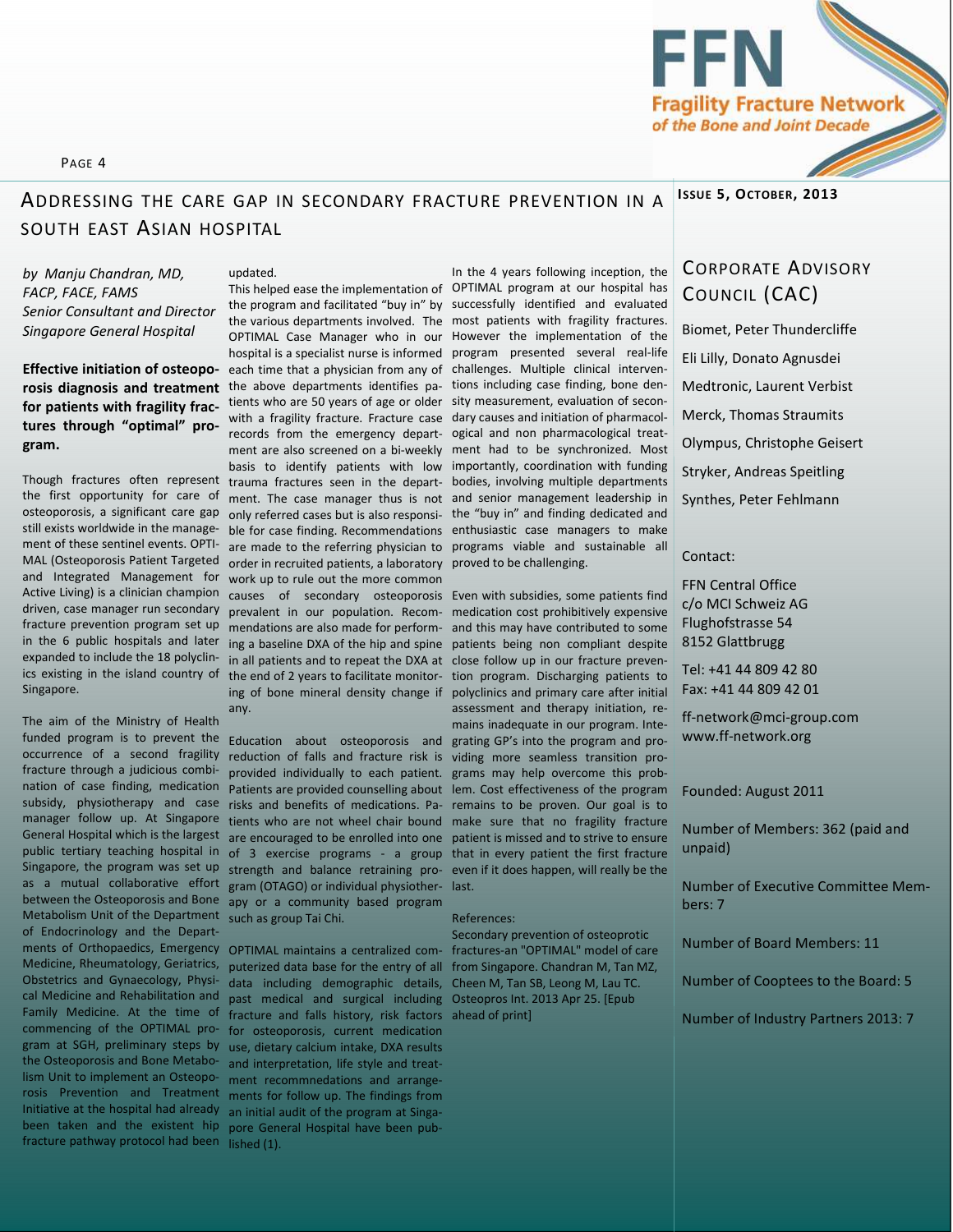# **Fragility Fracture Network: Hip Fracture Registry Special Interest Group Audit Tool 1.0 for Minimum Common Dataset (Draft)**



**Patient characteristics**

| <b>First Name</b><br>Surname                                                                                                                                                |  | <b>Date of Birth</b>                                                                                                                                                                                                      | Gender                                |  |  |  |
|-----------------------------------------------------------------------------------------------------------------------------------------------------------------------------|--|---------------------------------------------------------------------------------------------------------------------------------------------------------------------------------------------------------------------------|---------------------------------------|--|--|--|
|                                                                                                                                                                             |  |                                                                                                                                                                                                                           | п<br>Male<br>Female                   |  |  |  |
| <b>Pre-fracture Residence</b>                                                                                                                                               |  | <b>Pre-facture Mobility</b>                                                                                                                                                                                               |                                       |  |  |  |
| Home<br>Institution<br><b>Acute Care</b><br>Unknown                                                                                                                         |  | Freely mobile without aids<br>Mobile outdoors with one aid<br>Mobile outdoors with two aids or frame<br>Some indoor mobility but never goes outside without help<br>No functional mobility (using lower limbs)<br>Unknown |                                       |  |  |  |
| Abbreviated Mental Test Scores (AMTS) Pre op                                                                                                                                |  | ASA grade                                                                                                                                                                                                                 |                                       |  |  |  |
| /10<br>Not done<br><b>AMTS</b><br>Patient refused                                                                                                                           |  | $\Box$ 3<br>П.<br>П<br>$\Box$ 2<br>$\mathbf{1}$                                                                                                                                                                           | $\Box$ 5<br>$\overline{4}$<br>Unknown |  |  |  |
| Side of fracture                                                                                                                                                            |  | Pathological                                                                                                                                                                                                              |                                       |  |  |  |
| Left<br>Right<br><b>Both</b>                                                                                                                                                |  | No<br>Malignancy<br>Atypical<br>Unknown                                                                                                                                                                                   |                                       |  |  |  |
| <b>Type of fracture</b>                                                                                                                                                     |  | Bone protection medication prior to admission                                                                                                                                                                             |                                       |  |  |  |
| Intracapsular undisplaced<br>Intracapsular displaced<br>Intertrochanteric<br>Subtrochanteric<br>Other<br>Note: Basal/basicervical #s are to be classed as Intertrochanteric |  | Yes<br>No                                                                                                                                                                                                                 |                                       |  |  |  |

#### **Acute care data**

| Date & time of admission       | Patient ID / Hospital number     |                        |  |
|--------------------------------|----------------------------------|------------------------|--|
| hrs am/pm                      |                                  |                        |  |
| Date & time of primary surgery | <b>No Operation</b>              |                        |  |
| am/pm<br>hrs                   | No operation was performed       |                        |  |
| <b>Operation Performed</b>     | <b>Type of Anaesthesia</b>       | <b>Pressure Ulcers</b> |  |
| Cannulated screws              | General                          | Yes<br>ш               |  |
| Sliding hip screw              | Spinal                           | No<br>L.               |  |
| Intra- medullary nail          | Other regional- e.g. nerve block |                        |  |
| Hemi- arthoplasty              |                                  |                        |  |
| Total hip replacement          |                                  |                        |  |
| Other                          |                                  |                        |  |